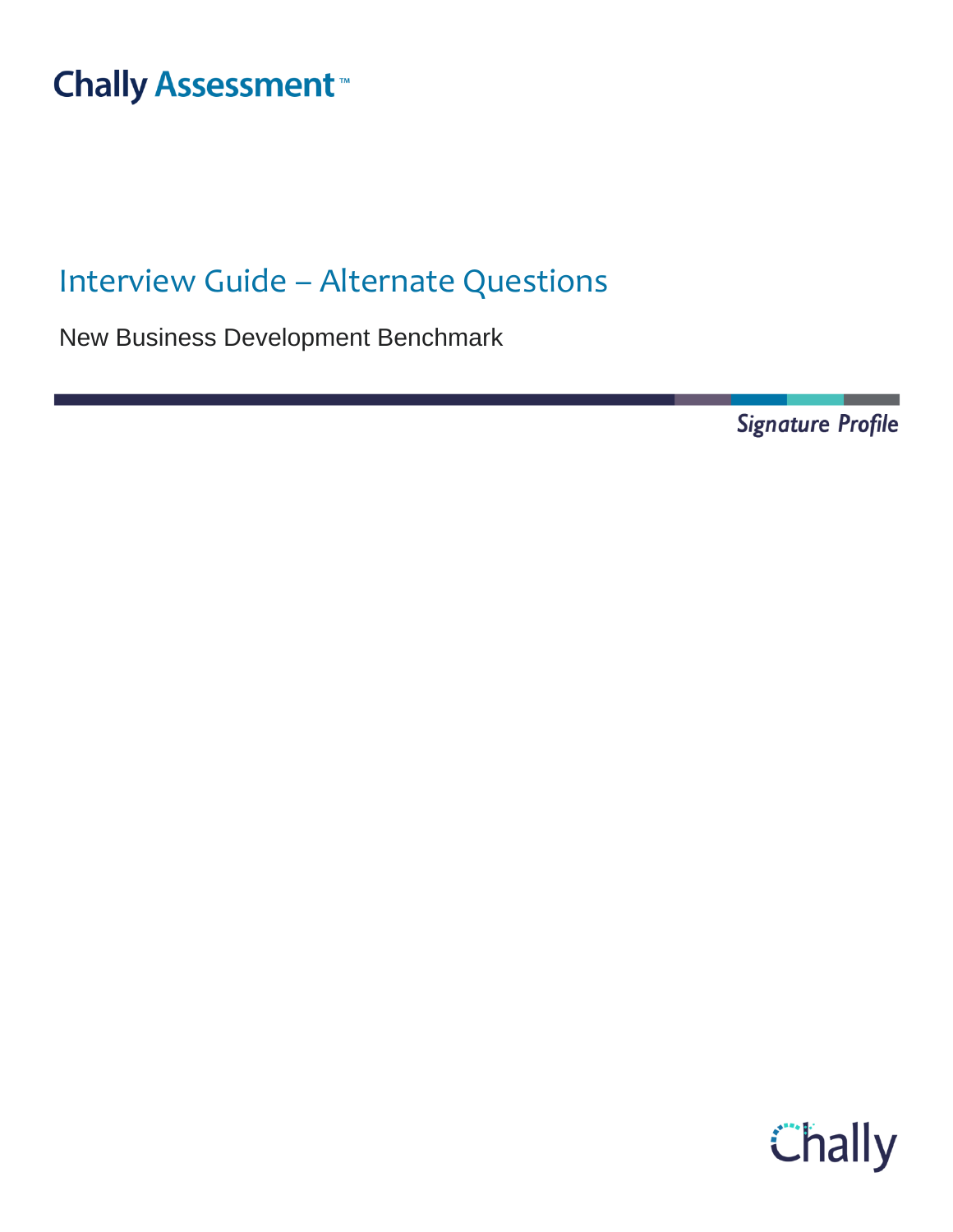## Interview Guide – Alternate Questions

#### New Business Development Benchmark

#### Predictive Competencies:

- Networks Effectively
- Analyzes and Resolves Customer Problems
- Uses Standard Discovery Questions to Qualify Prospects
- Commits Extra Effort to Ensure Success
- Closes Through Incremental Steps
- Seizes New Opportunities

| <b>Applicant Name:</b> |  |
|------------------------|--|
| Interview Date:        |  |
| Interviewed By:        |  |
|                        |  |
|                        |  |
| Overall                |  |
| Comments:              |  |
|                        |  |
|                        |  |
|                        |  |
|                        |  |
|                        |  |
|                        |  |
|                        |  |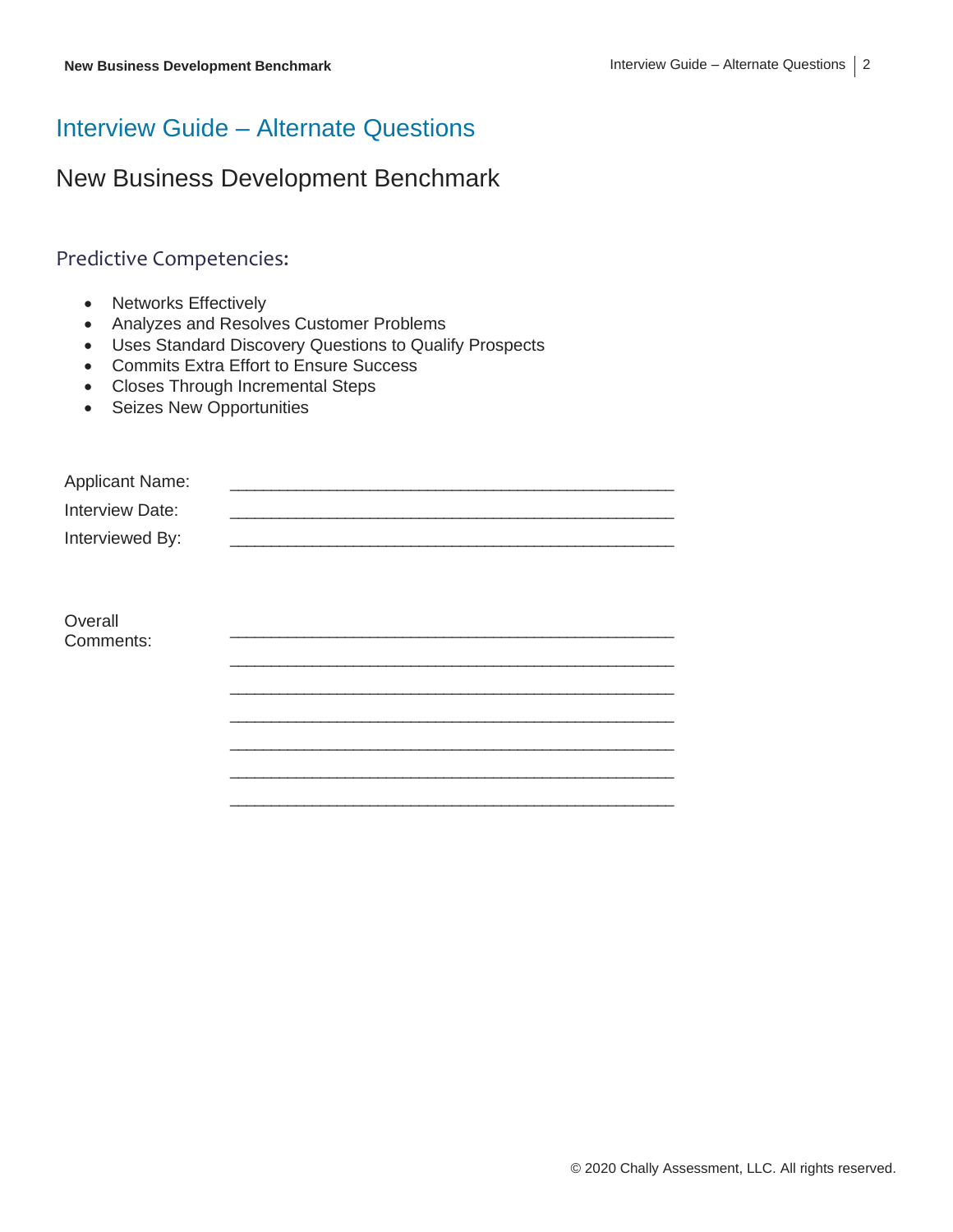# Networks Effectively

| Question 1: Tell me about your experience with<br>networking to expand your business contacts.                                                                                                                                                                                                                                                                                                                                                                                                                                                                                                     | Notes: |
|----------------------------------------------------------------------------------------------------------------------------------------------------------------------------------------------------------------------------------------------------------------------------------------------------------------------------------------------------------------------------------------------------------------------------------------------------------------------------------------------------------------------------------------------------------------------------------------------------|--------|
| Question 2: What steps did you take to build upon<br>your contact base?<br>Look for:<br>proactive versus reactive approach; takes the<br>lead in social interactions<br>lack of social barriers that would interfere with<br>the discipline of seeking business opportunities<br>through networking                                                                                                                                                                                                                                                                                                | Notes: |
| Question 3: On average, how many new contacts<br>did you generate each month and what percent of<br>the time have you been able to do business with<br>those new opportunities? What made that effort<br>successful or unsuccessful?<br>Look for:<br>willingness to move outside the comfortable<br>circle of familiar contacts to reach out to<br>unfamiliar people or groups<br>draws people out by talking about them as well<br>as sharing information about themselves<br>likes to socialize and capable of putting others<br>×,<br>at ease<br>makes networking a priority, not a time-filler | Notes: |

| $\Box$ Excellent | Always matched the points to look for       |
|------------------|---------------------------------------------|
| $\Box$ Average   | Matched some of the points to look for      |
| $\Box$ Poor      | Did not match any of the points to look for |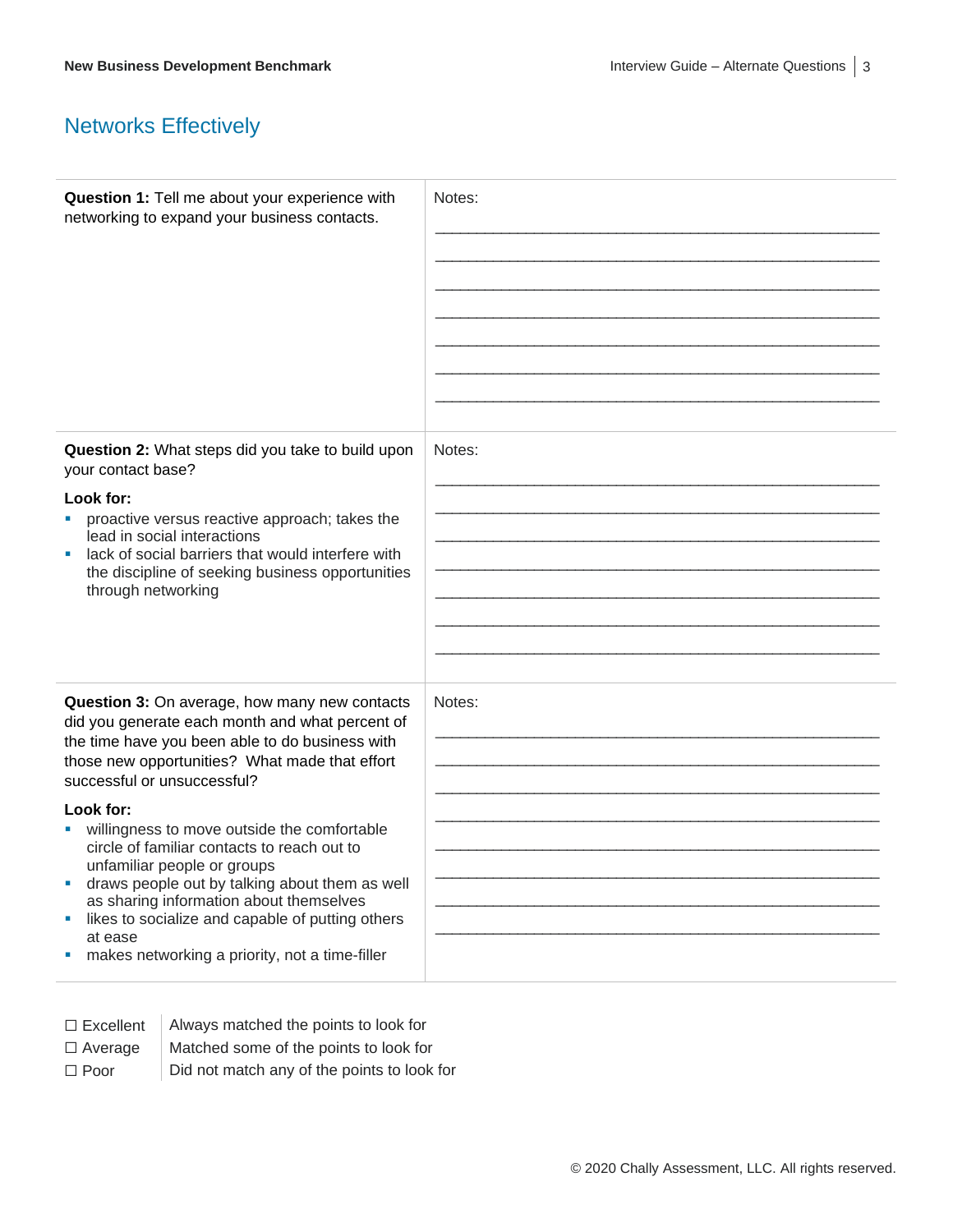### Analyzes and Resolves Customer Problems

| Question 1: Describe a recent problem you've<br>faced.                                                                                                                                                                                                                                                                                                                                                                                                                                       | Notes: |
|----------------------------------------------------------------------------------------------------------------------------------------------------------------------------------------------------------------------------------------------------------------------------------------------------------------------------------------------------------------------------------------------------------------------------------------------------------------------------------------------|--------|
| Question 2: How did you resolve it?<br>Look for:<br>an objective analysis of the problem<br>taking ownership of the solution<br>a willingness to look beyond standard<br>procedures<br>identifying the root of the problem, not just<br>treating symptoms                                                                                                                                                                                                                                    | Notes: |
| Question 3: On a scale of 1-10 (10=high), how<br>successful are your problem-solving efforts? Why<br>are your solutions satisfactory or unsatisfactory?<br>Look for:<br>genuine interest in resolving problems<br>viewing problem resolution as an opportunity to<br>strengthen relationships, not as an<br>inconvenience<br>a commitment to stay focused until the solution<br>ш<br>is found<br>closing the loop to ensure satisfaction; not<br>ш<br>passing the problem on to someone else | Notes: |

| $\Box$ Excellent | Always matched the points to look for |  |
|------------------|---------------------------------------|--|
|                  |                                       |  |

- $\Box$  Average  $\parallel$  Matched some of the points to look for
- $\Box$  Poor  $\Box$  Did not match any of the points to look for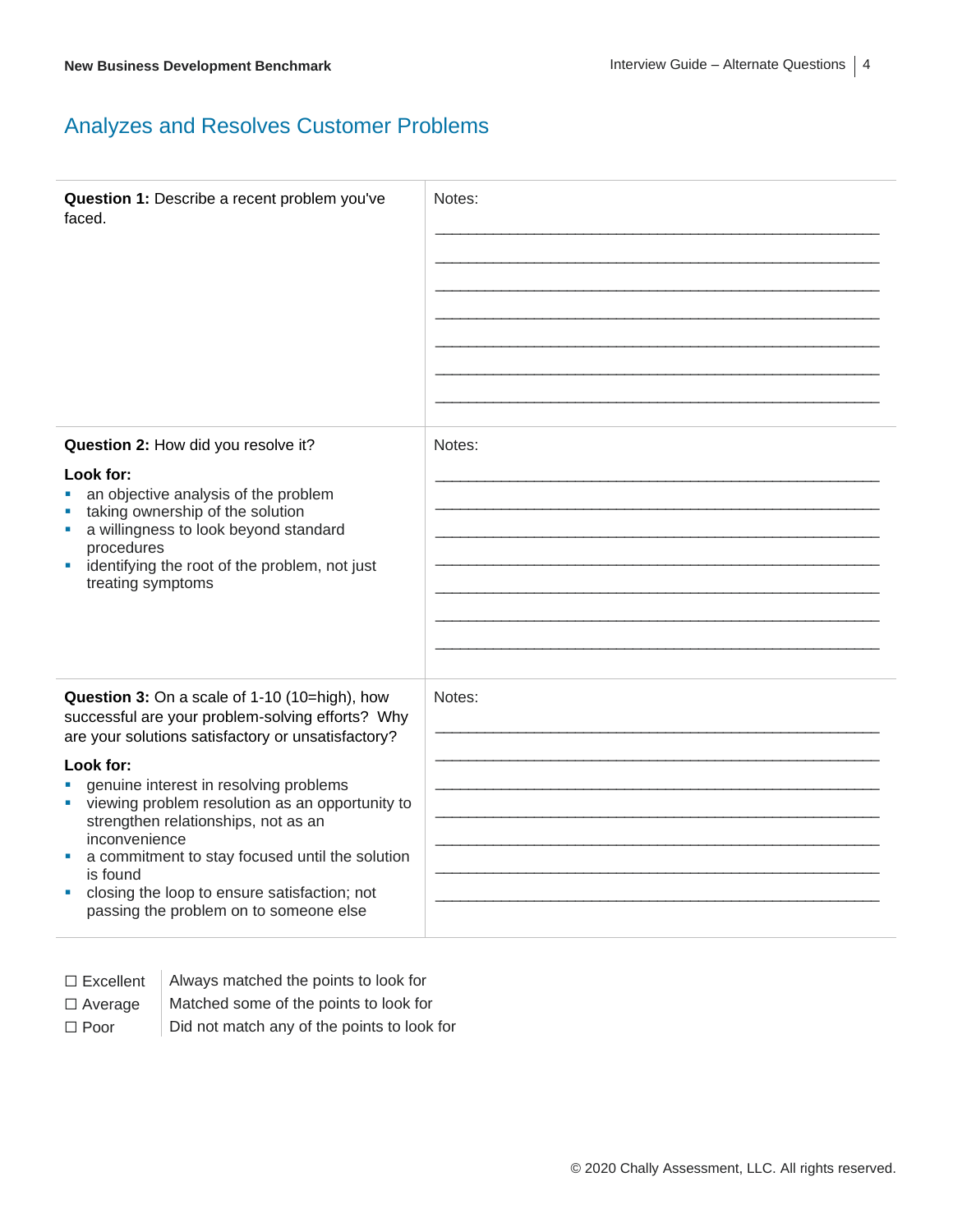### Uses Standard Discovery Questions to Qualify Prospects

| Question 1: Describe the process you have used<br>to qualify prospects.<br>Look for:<br>uses a standard set of questions or a formula<br>to determine prospect's fit with the product                                                                                                                                                                                                                                                                                                       | Notes: |
|---------------------------------------------------------------------------------------------------------------------------------------------------------------------------------------------------------------------------------------------------------------------------------------------------------------------------------------------------------------------------------------------------------------------------------------------------------------------------------------------|--------|
| Question 2: How much time would you typically<br>invest in this step of the sales process?<br>Look for:<br>makes a quick decision to disqualify or<br>proceed based on responses to questions<br>purchase decision is made in the short term or<br>the prospect is deferred                                                                                                                                                                                                                 | Notes: |
| Question 3: How would you rate your overall<br>effectiveness at qualifying? Why?<br>Look for:<br>remains objective and doesn't use personal<br>preference as a guide to evaluating a prospect<br>expects to sell to the majority but recognizes<br>×<br>that not every lead can be or should be sold<br>evaluates the quality of the business to be had<br>I.<br>rather than simply push for volume<br>willingness to cut loose potential business that<br>would not be profitably serviced | Notes: |

| $\Box$ Excellent | Always matched the points to look for |  |
|------------------|---------------------------------------|--|
|------------------|---------------------------------------|--|

- $\Box$  Average  $\parallel$  Matched some of the points to look for
- $\Box$  Poor  $\Box$  Did not match any of the points to look for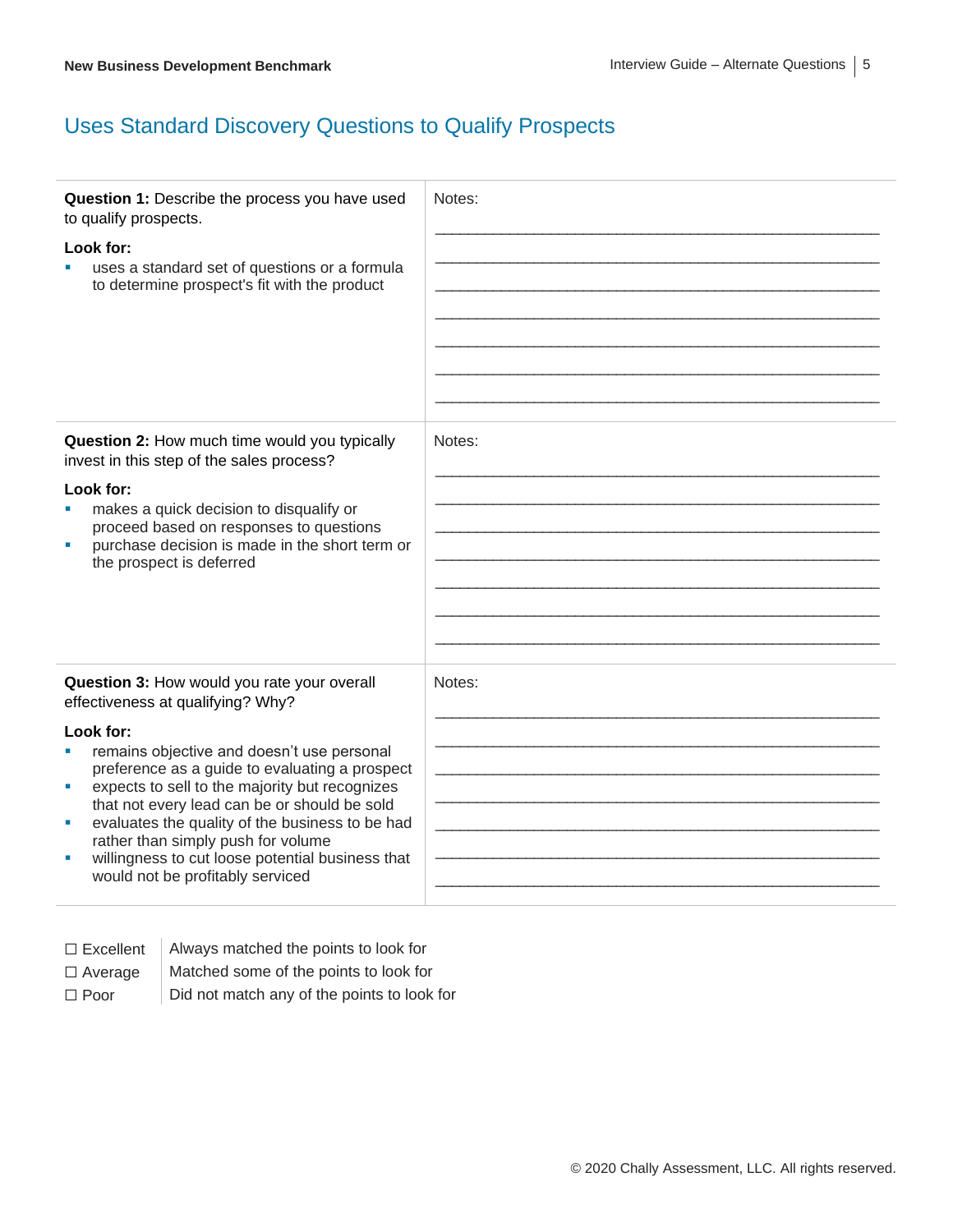#### Commits Extra Effort to Ensure Success

| Question 1: How many hours did a typical day (or<br>a typical week) involve in your last position?                                                                                                                                                                                                                                                                                                                                | Notes: |
|-----------------------------------------------------------------------------------------------------------------------------------------------------------------------------------------------------------------------------------------------------------------------------------------------------------------------------------------------------------------------------------------------------------------------------------|--------|
| Question 2: How did you accommodate this<br>commitment?<br>Look for:<br>personal satisfaction taken in career<br>accomplishments<br>willingness to adapt personal life to<br>ш<br>accommodate professional demands on their<br>time<br>acceptance that long hours are part of the job                                                                                                                                             | Notes: |
| Question 3: Did you successfully meet the<br>demands of your job? Why or why not?<br>Look for:<br>someone who thrives on hard work and long<br>٠<br>hours; who looks up and can't believe where<br>the time went<br>builds time into their schedule to plan and<br>prepare for results achievement<br>commits resources based on the objective, not<br>by the clock<br>ability to stay focused when threatened by<br>distractions | Notes: |

- ☐ Excellent Always matched the points to look for  $\Box$  Average  $\parallel$  Matched some of the points to look for
- 
- $\Box$  Poor  $\Box$  Did not match any of the points to look for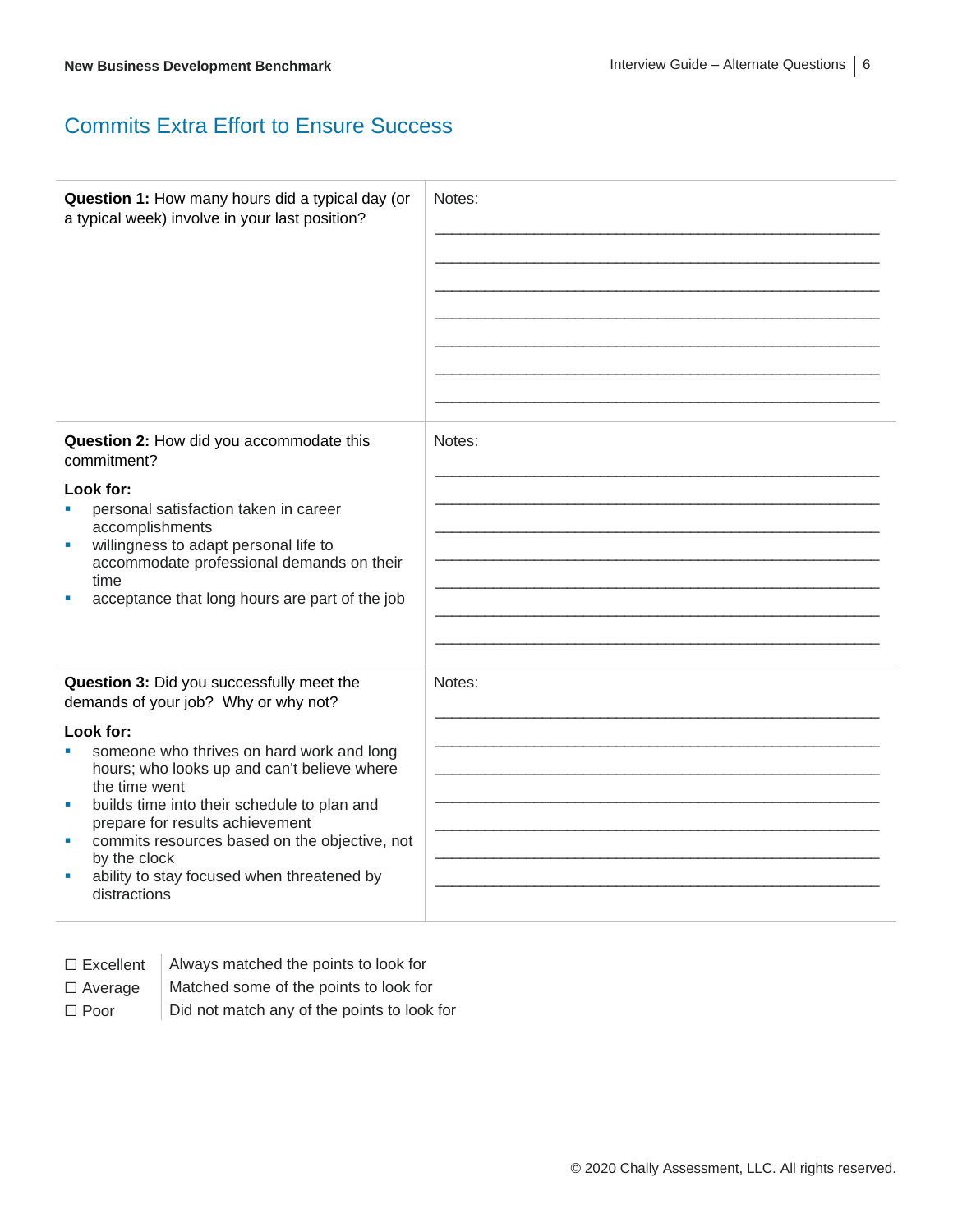### Closes Through Incremental Steps

| Notes: |
|--------|
| Notes: |
|        |
| Notes: |
|        |
|        |
|        |

| $\Box$ Excellent |  |
|------------------|--|
|------------------|--|

Always matched the points to look for

- ☐ Average Matched some of the points to look for
- □ Poor **Did not match any of the points to look for**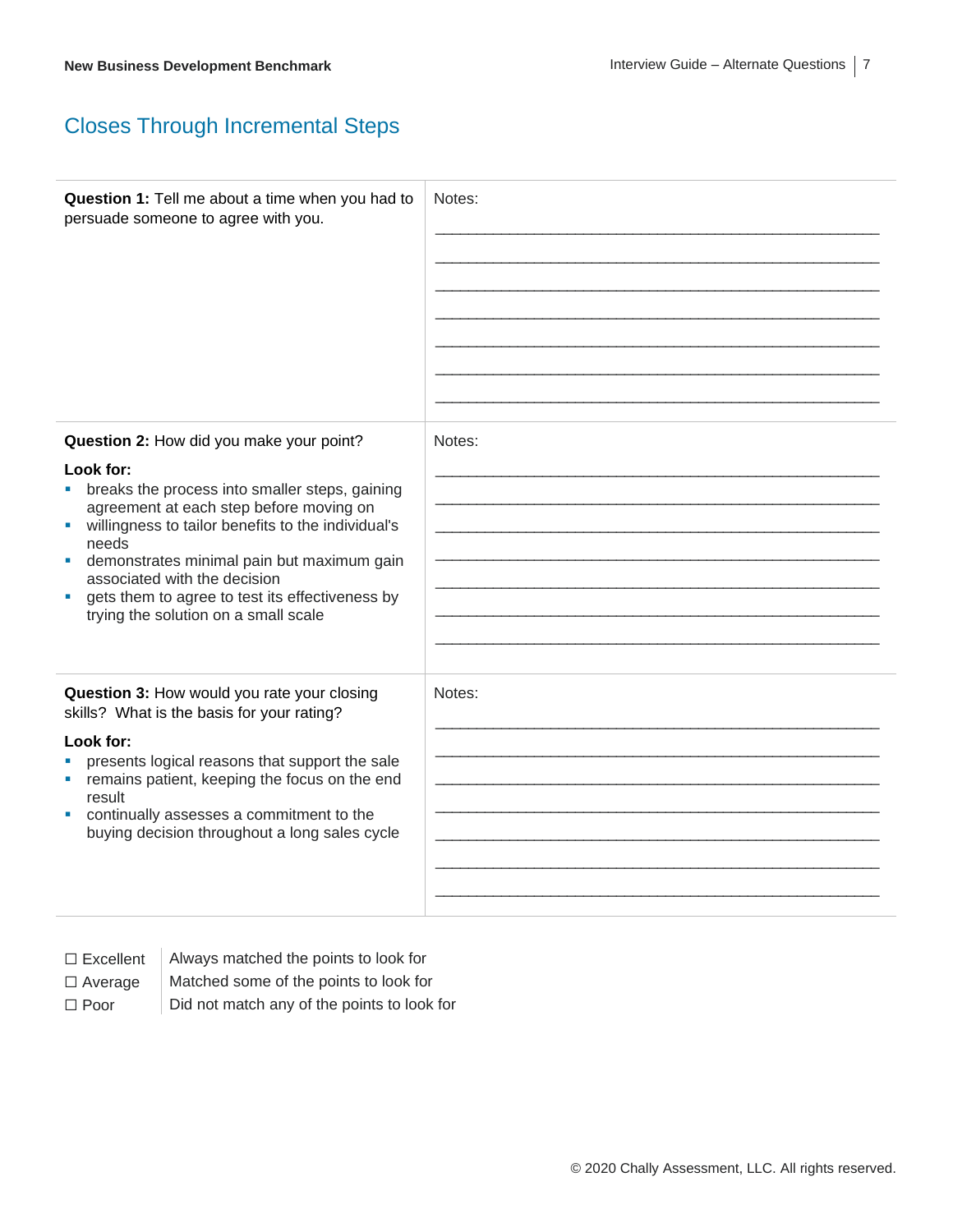# Seizes New Opportunities

| Question 1: Describe your experience, either<br>professional or personal, with an unanticipated<br>circumstance or incident that seemed to just drop<br>in your lap.                                                                                                                                                                      | Notes: |
|-------------------------------------------------------------------------------------------------------------------------------------------------------------------------------------------------------------------------------------------------------------------------------------------------------------------------------------------|--------|
| Question 2: What steps did you take?                                                                                                                                                                                                                                                                                                      | Notes: |
| Look for:<br>proactive in tackling the challenge<br>creates options where none previously existed<br>willingness to stretch past what is familiar or<br>ш<br>comfortable to experiment with new ideas                                                                                                                                     |        |
| Question 3: Would you consider the outcome to<br>be a success? Why or why not?                                                                                                                                                                                                                                                            | Notes: |
| Look for:<br>makes quick decisions while there is still time to<br>act<br>willingness to try the untested but does not take<br>×.<br>risks simply for excitement or challenge<br>comfortable proposing creative solutions to<br>ш<br>others<br>objective is to capitalize on the opportunity, not<br>ш<br>to protect against the downside |        |

| $\Box$ Excellent | Always matched the points to look for  |
|------------------|----------------------------------------|
| $\Box$ Average   | Matched some of the points to look for |

□ Poor **Did not match any of the points to look for**